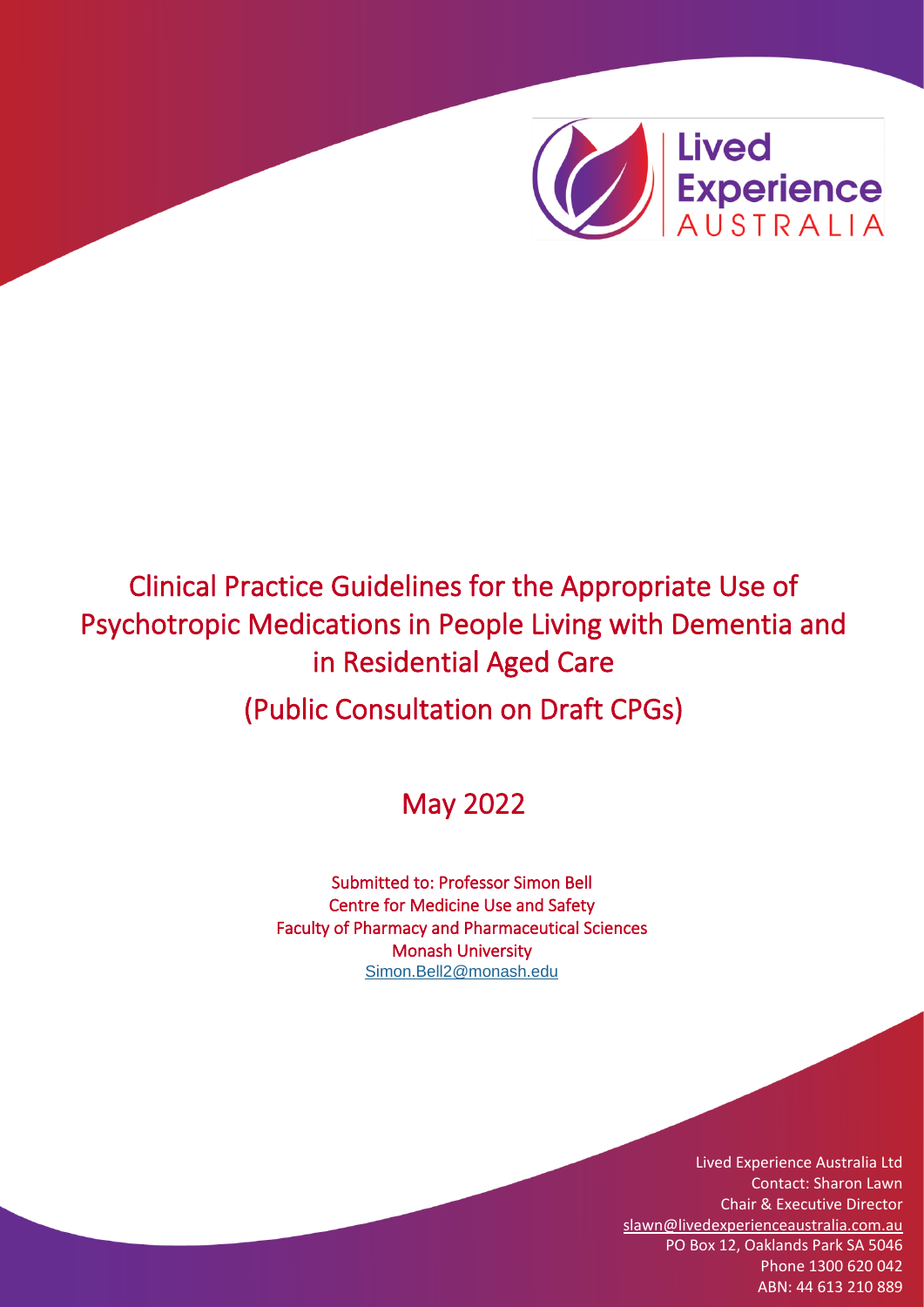# <span id="page-1-0"></span>Table of Contents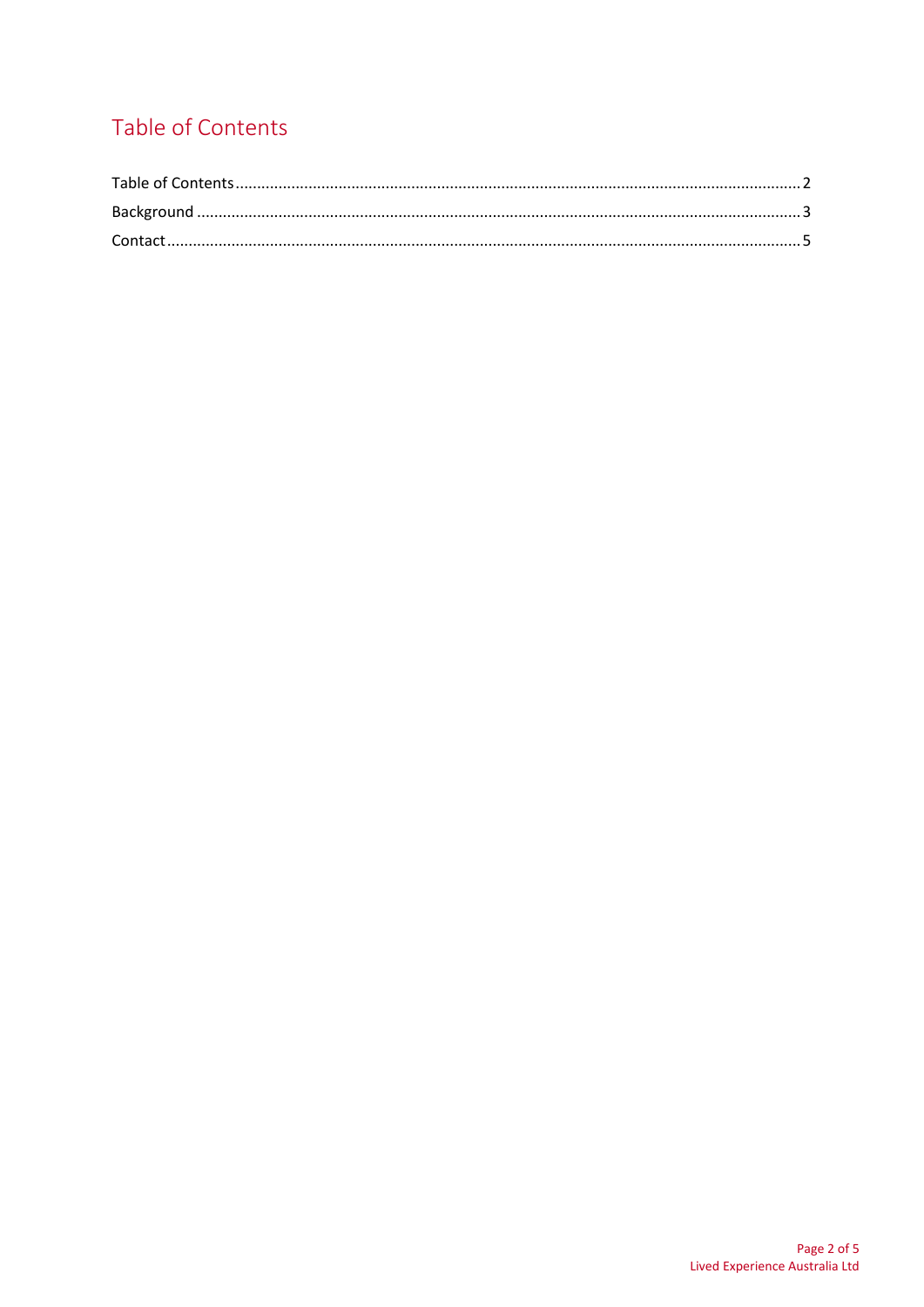#### <span id="page-2-0"></span>Background

Lived Experience Australia Ltd (hereafter LEA) is a national representative organisation for Australian mental health consumers and carers, formed in 2002 with a focus on the private sector. Our core business is to advocate for systemic change, empowerment of consumers in their own care, promoting engagement and inclusion of consumers and carers within system design, planning and evaluation and most importantly, advocating for consumer choice and family and carer inclusion. This in includes advocacy for people with mental ill-health residing in residential aged care facilities (RACFs).

We thank you for the work you have undertaken in reviewing the existing evidence, which we recognise is an enormous task, and for the opportunity to provide feedback on these Draft Clinical Practice Guidelines (CPGs).

## Context for the Clinical Practice Guidelines

In Australia, 45% of newly admitted RACF residents have symptoms of depression<sup>1</sup> as do 52% of all aged care permanent residents.<sup>2</sup> This statistic indicates that the current arrangements for treatment of mental health conditions in residential aged care are inadequate. A national Australian study found that 9.7% of RACF residents had a psychotic illness.<sup>3</sup>

Psychotropic medications are widely prescribed to people living in RACFs.<sup>4</sup> Their high and variable use in the setting is of concern for consumers, carers and families, clinicians, RACF staff and policy makers.

This review and draft revision of the existing CPGs has been prompted, in large part, by the findings of the \$100 million Royal Commission into Aged Care Quality and Safety, particularly recommendation 17 (regulation of restraints) which includes the use of chemical restraints.

In South Australia, the Hon John Darley attempted to present a Bill to the South Australia parliament in which he stated:

"The prevalence of restrictive practices in residential aged care is one of its worst aspects. The deeply disturbing fact, reported by Dementia Australia, of one-half of the residents in aged residential care receiving antipychotic medicine, is often against clinical guidelines. Physical restraint is also widespread in residential care facilities with the impact on the individual including humiliation, loss of freedom, feeling trapped, depression, withdrawal, stress, agitation, increased risk of falls from struggling to get free, decreased mobility, weakened muscles, and pressure ulcers."

<sup>1</sup> Australian Institute of Health and Welfare, 2013, Depression in residential aged care 2008-2012, p. 6

<sup>2</sup> Royal Australian College of General Practitioners, 2006, Medical care of older persons in residential aged care facilities, pp. 24-35

<sup>3</sup> Amare AT, Caughey GE, Whitehead C, Lang CE, Bray SC, Corlis M, Visvanathan R, Wesselingh S, Inacio MC. The prevalence, trends and determinants of mental health disorders in older Australians living in permanent residential aged care: Implications for policy and quality of aged care services. Aust N Z J Psychiatry. 2020 Dec;54(12):1200-1211. doi: 10.1177/0004867420945367. 4 Ibid.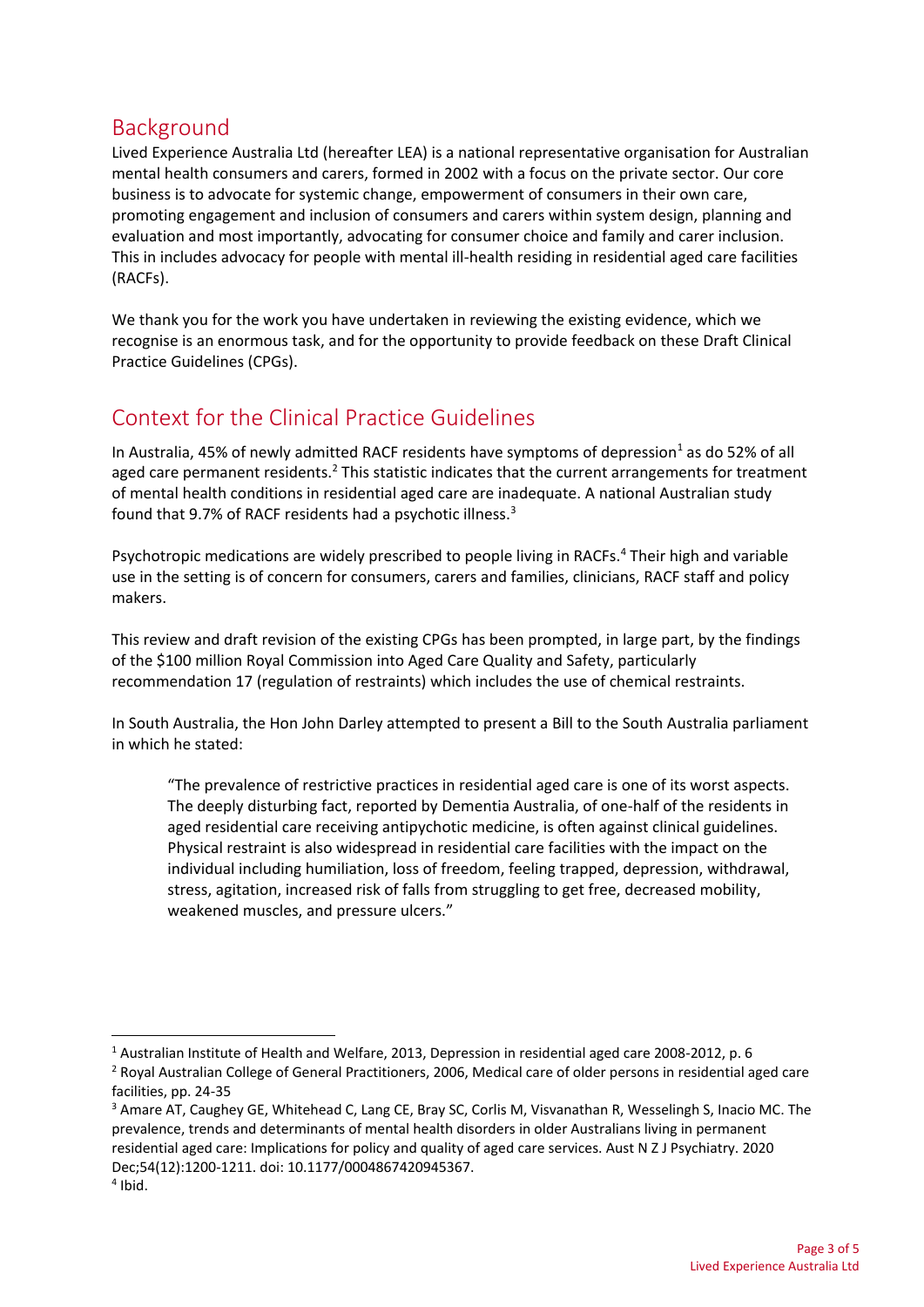## Response to Draft Clinical Practice Guidelines

We applaud the CPG's worthy aim of reducing inappropriate psychotropic medication use in RACFs. We also applied its acknowledged that avoidance of antipsychotics will require:

- Managerial support
- Adequately trained RACF staff to adopt person-centred approaches and monitor the individual living with dementia
- Access to appropriately resources GPs, nurse practitioners, registered nurses and/or pharmacists to conduct monitoring and review
- Successful partnerships with the person living with dementia, their carers and family

The importance of ensuring equity for sub-populations is welcomed, but it has only focused on "CALD communities, Aboriginal and Torres Strait Islander peoples and people from low socioeconomic backgrounds." There does not appear to be a documented strategy for ensuring equity or consideration for people with mental illness (or other groups who may be prescribed psychotropic medications).

It is not apparent whether the views of people with mental illness who may develop dementia whilst in RACFs or have dementia in RACFs, or their families, were sought or included in the development of the CPG.

Although recipients of high-level home care packages are noted, it is unclear from the review methodology used whether and how evidence for this population was included in the search strategies and therefore included in the review process underpinning this CPG.

There is no mention in the CPG on how RACF staff should respond when the resident has suicidal ideation.

We recognise that dementia has several stages in the disease process itself and in the person's capacity to understand, make decisions, provide consent, and cope with what is happening to them. We note that the current CPG does not attempt to describe these stages or apply guidance to good practice statements and recommendations based on these stages. This is of concern in already busy and under-resourced RACFs in which there is a risk of individualised person-centred care responses being stifled with more generic approaches, regardless of individuals needs, capacities and preferences.

We also recognise the significant resourcing pressures and regulatory environments currently surrounding the operation of RACFs. Hence, we welcome the intent of the many good practice statements and recommendations to focus first and foremost on what is best for the individual with dementia, not predominantly on what is administratively convenient for the RACF and staff in RACFs.

We would like to have seen more mention of and emphasis on the importance of staff implementation of the non-pharmacological strategies with RACF residents.

We are also aware that, in the RACF environment, individuals with mental illness (with or without dementia) have an increased likelihood of being perceived as, or actually, generating more compliance work related to their psychotropic medications being identified in compliance or pharmacist audits. This reduces the willingness of both GPs and RACFs to initiate involvement in their care or remain involved in their care.

We are concerned that, in order to avoid the aforementioned problems, RACF residents appear to face increasing risk of having effective psychotropic medications ceased, increasing the risk of relapse or poorer quality of life. We are also concerned that RACFs and GPs may choose to either not seek or follow specialist prescribing advice to avoid the potential problems. Also, that residents will be excluded from being offered treatment options recommended by other relevant guidelines.